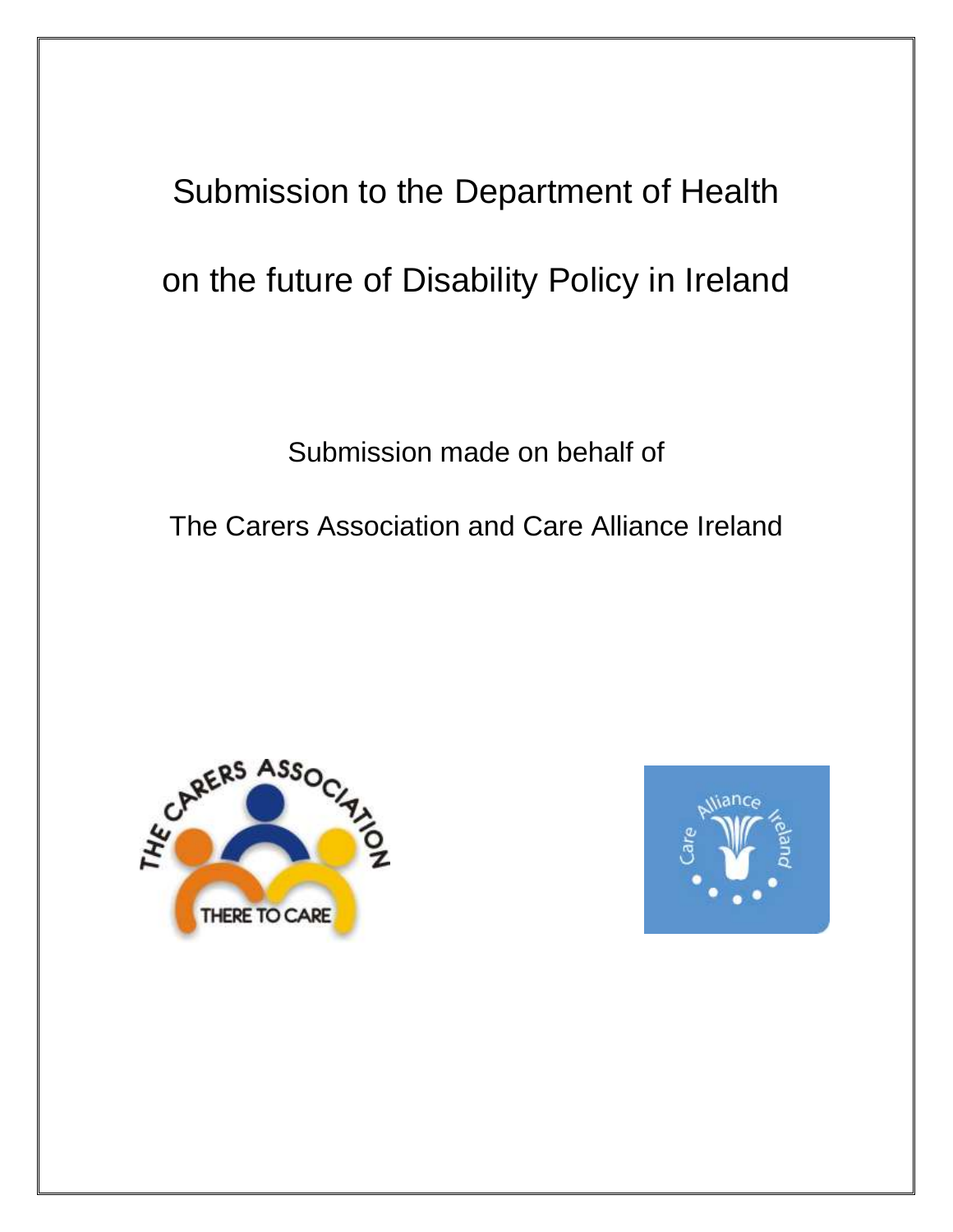# **Submission made by the Carers Association and Care Alliance Ireland to the Department of Health on the Review of Disability Policy**

The Carers Association and Care Alliance Ireland thank the Department of Health and Children for the opportunity to participate in the consultative process regarding the future of disability policy in Ireland. We congratulate the Department on recognising the importance of providing a framework through which people with disabilities, their Carers, and other interested parties have the opportunity to contribute to key decisions being made with reference to disability related issues and to ensure that not only the needs of people with disabilities, but the needs of their Carers are reflected in the Departments disabilities policies.

This submission outlines the feedback of the Carers Association and Carers Alliance Ireland and is based on our experience of supporting Family Carers, most of whom provide care to people with a disability.

#### **The Carers Association**

The Carers Association is Ireland's national voluntary organisation for Family Carers in the home. Established in 1987 The Carers Association aims to provide Family Carers with emotional and practical supports and to promote the interests of Family Carers and those receiving care in the home through effective partnership, lobbying and advocacy and to gain recognition and social justice for Carers invaluable contribution to Irish society. The Carers Association provides a number of services nationwide including in-home respite, training, advocacy and lobbying, promoting Carer rights and a Carers Help Line.

#### **Care Alliance Ireland**

Established in 1995 Care Alliance Ireland is the National Network of Voluntary Organisations supporting Family Carers. Our vision is that the role of Family Carers is fully recognised and valued by society in Ireland. We exist to enhance the quality of life for Family Carers. We achieve this by supporting our 72 member organisations in their direct work with Family Carers through the provision of information, developing research and policy in the field, sharing resources, and instigating opportunities for collaboration.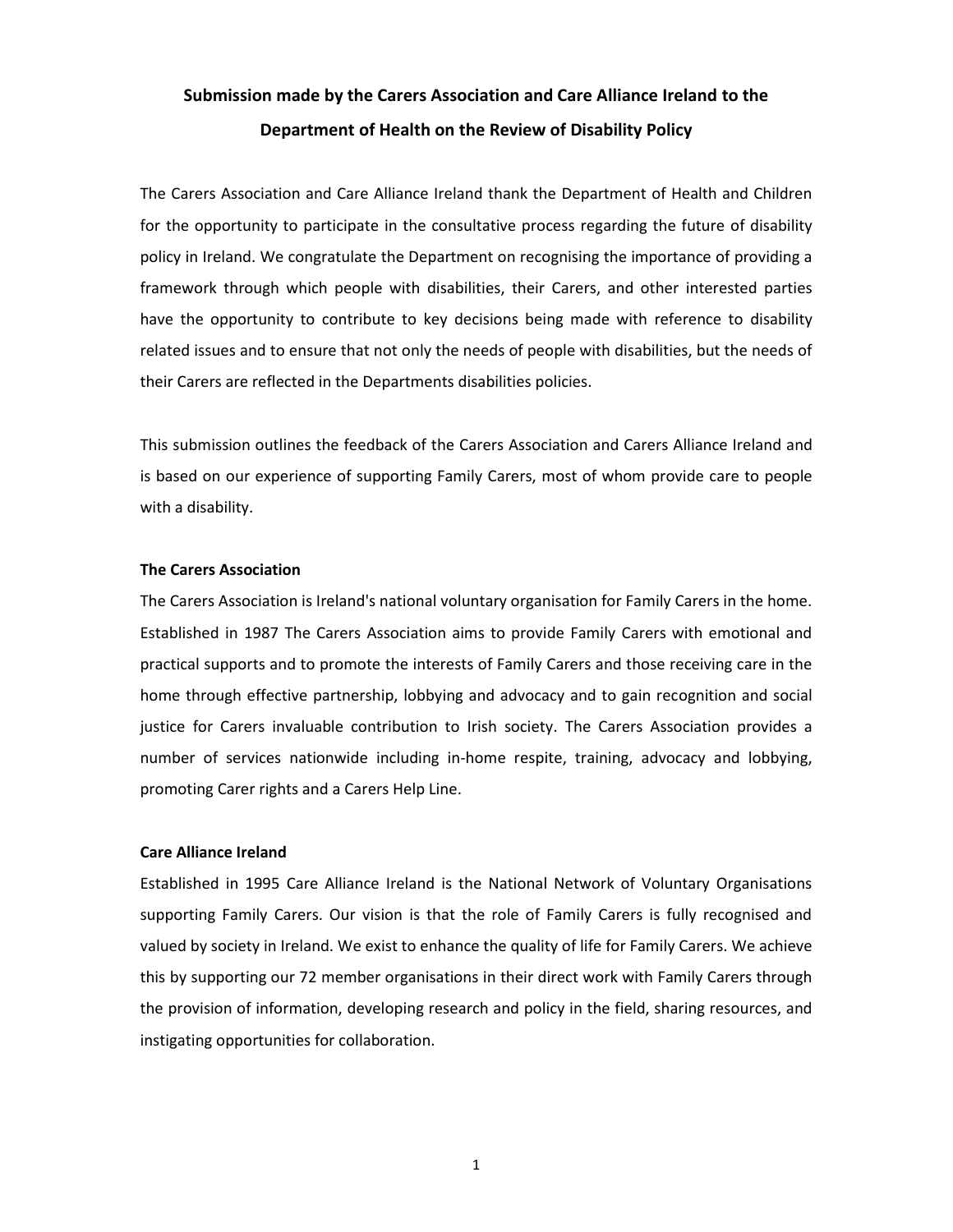## **Who Cares?**

Family Carers are relatives, friends or neighbours who provide *unpaid* care for people and children with a disability, mental illness, chronic condition or frail older people. Because Carers must be constantly available due to the heavy demands and responsibilities of caring many are unable to take up employment and so are reliant on Government supports. In addition, there are significant financial costs associated with caring such as extra heating costs, special dietary requirements, transport and medical expenses which very often must be met by the Carer.

Family Carers provide over 3.7 million hours of care each week and save the State almost  $\epsilon$ 4 billion a year<sup>1</sup>. This means that on average a full-time Family Carer saves the State  $\epsilon$ 62,000 per year. The savings made by Carers is even more apparent when one considers the cost of nursing home care which is in the region of €800-€1,000 per week, and the cost of acute hospital care which is in the region of €5,000 per week<sup>2</sup>.

## **Statistics from the Census of Population 2006<sup>3</sup>**

- 160,917 Carers in Ireland representing 4.8% of the total population.
- $\bullet$  In 2010 the CSO estimated that Ireland could now have as many as 274,000 Family Carers<sup>4</sup>.
- 40,883 Carers provide full time care (i.e. 43 or more hours per week). This is more than the 39,000 nurses employed by the HSE $^5$ .
- $\bullet$  5,433 Young Carers in Ireland aged between 15 and 19 years<sup>6</sup>.

## **Social Welfare Statistics<sup>7</sup>**

- 51,455 in receipt of Carers Allowance (including the Half Rate Carers Allowance).
- 21,718 receive the Half Rate Carers Allowance.
- 1,768 receive Carers Benefit.
- 70,000 Carers received the Respite Care Grant in 2010.

<sup>1</sup> Calculations are based on the hourly rate of €25 per hour which is the average cost of HSE home helps.

<sup>&</sup>lt;sup>2</sup> Age Action Ireland: A Fair Price for Care 2006

 $3$  Statistics from the Census of Population 2011 caring section will not be available until November 2012.

<sup>4</sup> Based on finding from the CSO Quarterly National Household Survey Q3, 2009. Published July 2010.

<sup>&</sup>lt;sup>5</sup> HSE Annual Report 2008

<sup>&</sup>lt;sup>6</sup> Prof Saul Becker, a leading expert on young Carers estimates that Ireland could have as many as 24,000 young Carers aged under 18 years.

<sup>&</sup>lt;sup>7</sup> Source Department of Social Protection August 2011.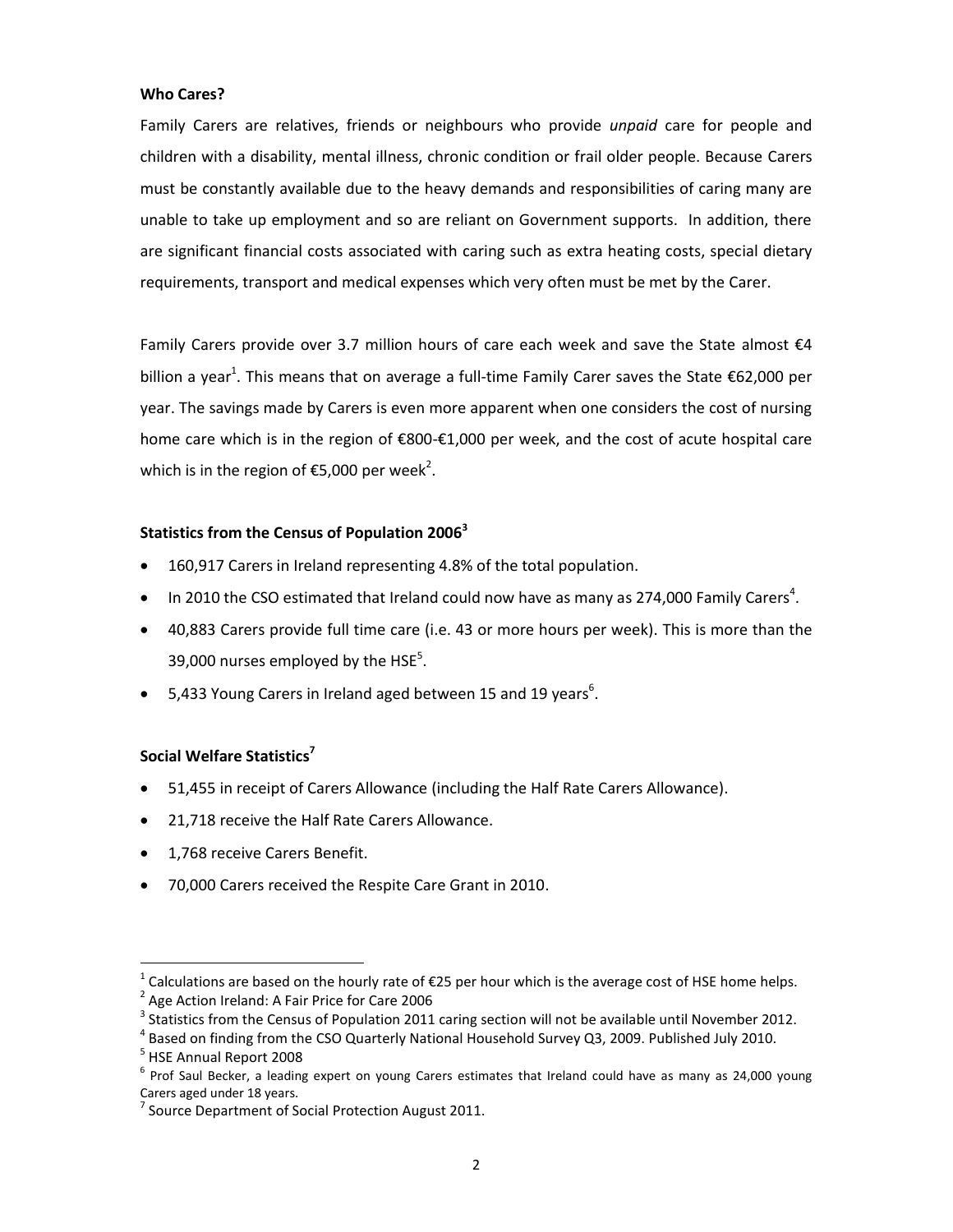#### **GENERAL COMMENTS ON THE REVIEW OF DISABILITY POLICY**

Families are increasingly providing care for people with complex health and social needs. It is clear that people from all ages and backgrounds are now providing essential caring tasks for people with disabilities, often without adequate supports. The reality is that enabling people with high level needs to remain in their own homes requires the transfer and redirection of resources through additional investment in Home Care Packages, respite provision and training for Family Carers. The Carers Association and Care Alliance Ireland are not satisfied that the report sufficiently recognises the critical role played by Family Carers in supporting people with disabilities to live full and independent lives nor does it adequately describe how reforms in disability policy will do more to meet the needs of Family Carers. This concern was echoed in the 2010 Value for Money consultation report where just 11 percent of respondents felt that the current disability objective that '*Carers would be acknowledged and supported in their caring rolel*' was being met. (p44).

#### **National Carer Strategy**

The Carers Association and Care Alliance Ireland are heartened to see the recognition given to Family Carers in the Programme for Government, in particular the commitment to publish the National Carers Strategy. We believe that the Strategy remains the only opportunity to address Carers needs in a coherent, sustainable and cost effective way. By setting out Government's vision for Family Carers and establishing goals in areas such as income, healthcare, housing, information and transport, Government will take an important step in recognising the enormous contribution of Carers and the vital role they play in our health and social care system. Finding ways to support Family Carers is a win-win-win approach - for the care recipient; the Family Carer; and the public purse.

A critical aspect of the National Carers Strategy is the '*whole of Government'* approach that it will provide; recognising that Carer needs cannot be met in isolation by any single Government Department. This current deficit can be seen clearly when one considers the current anomaly whereby the consequences of cuts imposed by one Department are felt by another. For example in the case of reductions in the number of people receiving Carers Allowance, the outcome is that people with a disability will become more likely to require hospital or residential care.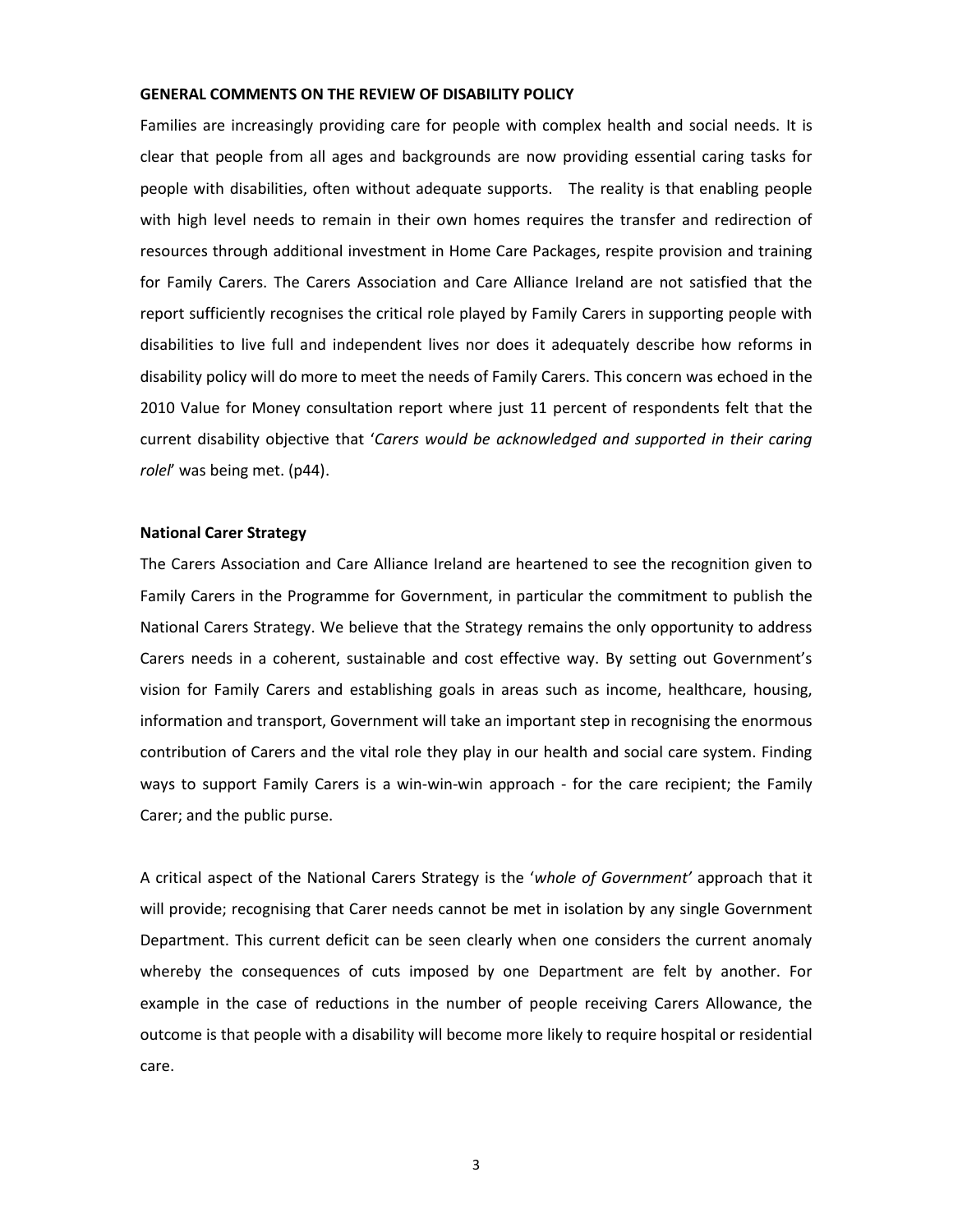#### **Carer Needs Assessment**

We believe that Carers should be seen as partners in health and social care and be given access to an assessment process which would allow them to identify their needs, be given information and advice, explore difficulties they may experience, and make contingency plans if they are ill or are unable to continue to provide care. Carers Assessments can build Carer morale and capacity and are central to care planning. They can provide timely feedback to health and social care professionals and can inform policy and service provision. Family Carers must also be positioned at the centre of service provision. In doing so, resources will be attached to the Carer as well as to the person receiving care.

Carers Needs Assessments should form part of the disability policy review because they:

- Identify the supports, equipment and aids needed by Carers:
- Support Carer Health and Wellbeing:
- Support the needs of people with disabailities who are often themselves Carers:
- Support Carers to meet the changing demands of their caring role:
- Avoid Caregiver Burden and Burnout:
- Will help address financial considerations;

and most importantly,

the interests of person with a disability and their Carers are often inseparable.

## **CONSIDERATION OF THE QUESTIONS POSED IN THE CONSULTATION DOCUMENT:**

# **1. Do you agree that the current system of delivery of services for people with disabilities needs to be improved?**

The Carers Association and Care Alliance Ireland welcome the Departments review of disability policy in Ireland and regard this as an opportune time to strengthen the Disability Services Programme and align it more closely with the policy objective '*to realise a society where people with disabilities are supported to participate fully in economic and social life and have access to a range of quality supports and services to enhance their quality of life and well-being'*.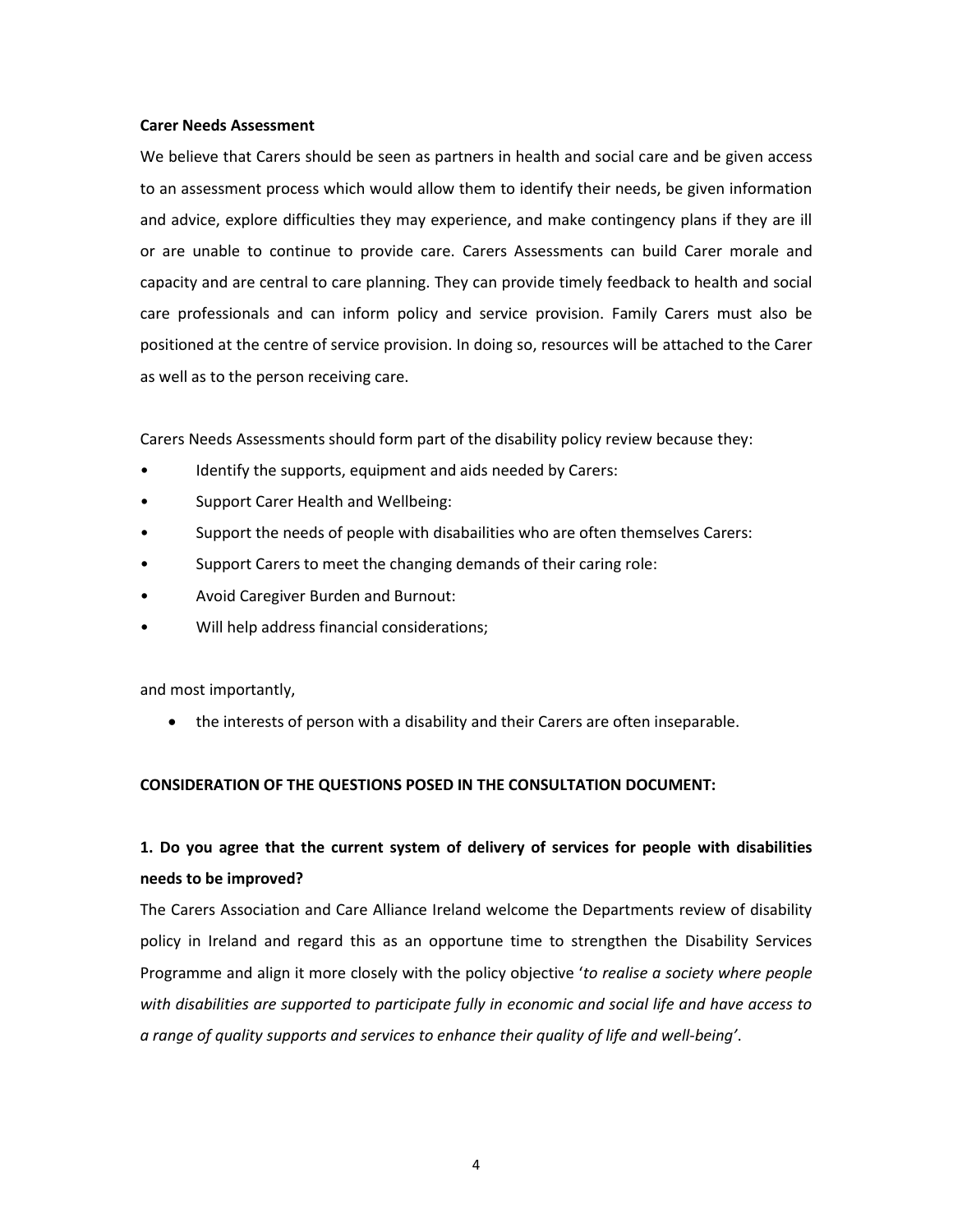The traditional service-led approach has often meant that people with disabilities have not received the right services at the right time or at a place most suited to them, nor have they been able to shape the kind of support they need. It has also frequently ignored the needs of Family Carers (as acknowledged on page 51 of the Disability Policy Review report) who provide the majority of the care requirements of people with disabilities and play a key role in avoiding and/or delaying entry of people with disabilities to expensive acute/long term care settings. Family Carers are therefore critical to the success of this policy objective and as such their role must be more adequately addressed in the Policy Review. For example with:

- Development of a National Carers Strategy
- Work-Life Balance Policies;
- Inclusion of a Carer Needs Assessment in addition to the assessment of need of the person with a disability;
- Requirement for additional community supports including respite, home help and Home Care Packages;
- Funding towards dedicated Carer training;
- Flexible supports to meet both the needs of the Carer and those with a disability.

#### **2. Do you agree that a move to individualised supports is the right policy to pursue?**

Moving towards individualised supports means thinking about the care of people with disabilities in an entirely new way. It means putting the person at the centre of the process and acknowledging their strengths, preferences and aspirations. It means that they, along with their families and Carers can together identify their collective needs and make choices about how they are supported. All this requires a significant transformation in how we deliver disability services, but if done correctly will enable people with disabilities to live independently and have complete control and choice in their lives.

This is a completely different system to the current '*one size fits all*' and *'postcode lottery*' approach of individuals having to fit into prescriptive support services that already exist and have been designed from the top down. Under this system families are often made feel that they should be grateful that services are available, rather than expecting services that are tailored to meet their needs specifically.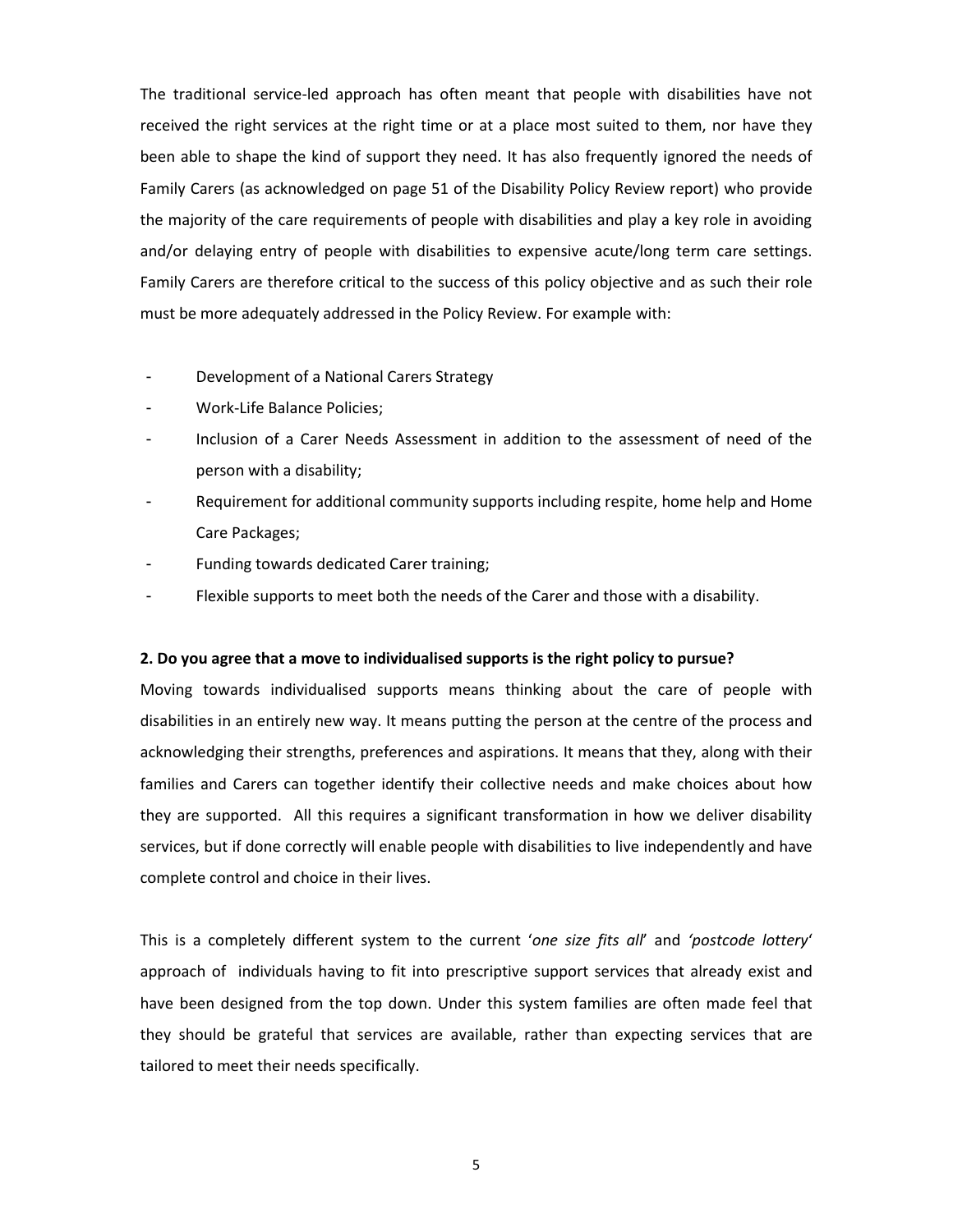With regard to how individualised supports will benefit Family Carers, there are two main elements. Firstly, individualisation will better support the cared for person and so will be mutually beneficial to both the person with a disability and their Carer. Secondly, individualisation should address the urgent need for Carer Needs Assessments and so should affect the support provided directly to Family Carers.

While the Carers Association and Care Alliance Ireland welcome the individualisation approach, efforts must be made to ensure that the system does not force families to become employers *per se*, where individualised budgets are used to employ specialist services and support staff. This issue is an unfortunate reality facing many families in Ireland who receive a Home Care Package in the form of a cash grant and so are liable to pay PRSI and honour employment laws.

Moves towards individualisation must be cogniscant of the need not to place further pressures on the Family and or the care recipient. Whilst some clients and their families will relish the opportunity to have more control over services, for others, better outcomes for all concerned may be achieved by the use of skilled mediators/advocates/brokers to manage the purchasing of services.

The Carers Association and Care Alliance Ireland are also concerned about some of the terminology used in the Review of Disability Policy report, specifically paragraph one page 16 which states;

*'As most people with disabilities live with their families; parents, siblings and adult children are key providers of the individualised supports described above. This type of family support is provided by many families on a 24/7 basis, often with little input or support from formal disability or other health services, and has been central to keeping many children and adults with disability out of residential services. Under the new policy proposals a person living in the family home would also have access to individualised support packages, although the components may vary depending on the level of input families can make'.*

The presence of family support cannot be regarded as excuse to retrench formal health and social care supports nor should they be expected to take on additional caring responsibilities. Rather than focusing on reducing costs, we believe that the focus must be on how savings

6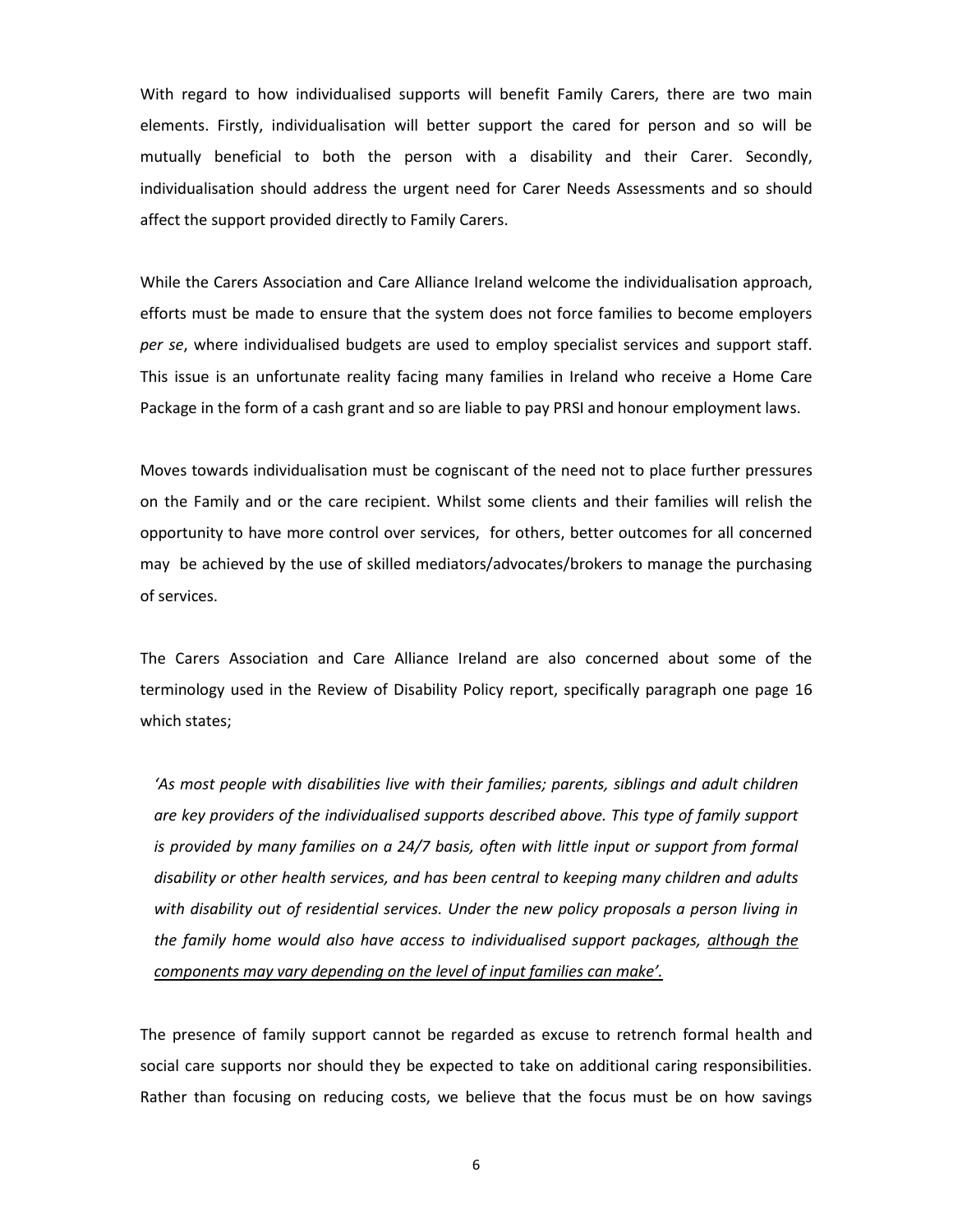derived from the retirement of old style residential based institutions will be directed to more community/home based supports and in doing so will also likely better meet the needs and wishes of individuals with disabilities and their Family Carers. The Carers Association and Care Alliance Ireland urge the Department to ensure that people with disabilities who live in the family home are not penalised, but rather will have access to the same level of individualised support packages as those living independently. We also recommend that the first sentence in this paragraph be amended to include young Carers, who also play a considerable role in supporting the care needs of family members with a disability.

# **3. Do you agree that the definition of individualised supports in the report is adequate and comprehensive?**

The definition is adequate and comprehensive in describing the assistance and interventions that will be available to the person with a disability, however is inadequate at addressing how individualised support will impact or benefit Family Carers. There are documented examples of how this potential impact an be positive, for example a study in the British Journal of Social Work examining how individual budgets for service users affected Carers, found that individualisation enabled Carers to have more time for themselves, to spend more time with other family members, to not feel guilty about spending time away from the cared for person and, conversely, to enjoy more quality time with the cared for person<sup>8</sup>.

The definition of individualised supports proposed in the report does not address Carer Needs Assessments referred to above.

#### **4. How do you feel the Government's policy of mainstreaming has worked so far?**

The Carers Association and Care Alliance Ireland are very much in favour of people with disabilities being supported to access mainstream services. However this can only be achieved if appropriate supports are provided to enable people with disabilities to access the services they need. To this end we have some concerns about the limited services available in rural areas, issues with transport, and cuts to frontline services imposed as a result of the current economic climate, such as the recent cuts in Special Needs Assistants in some schools. Even if services are fully mainstreamed, there will always be the need for specialist support services for people with

<sup>8</sup> Moran N, Arksey H, Glendinning C, Jones K, Netten A and Rabiee P (2011) Personalisation and Carers: Whose rights? Whose benefits? British Journal of Social Work, 41, (published online)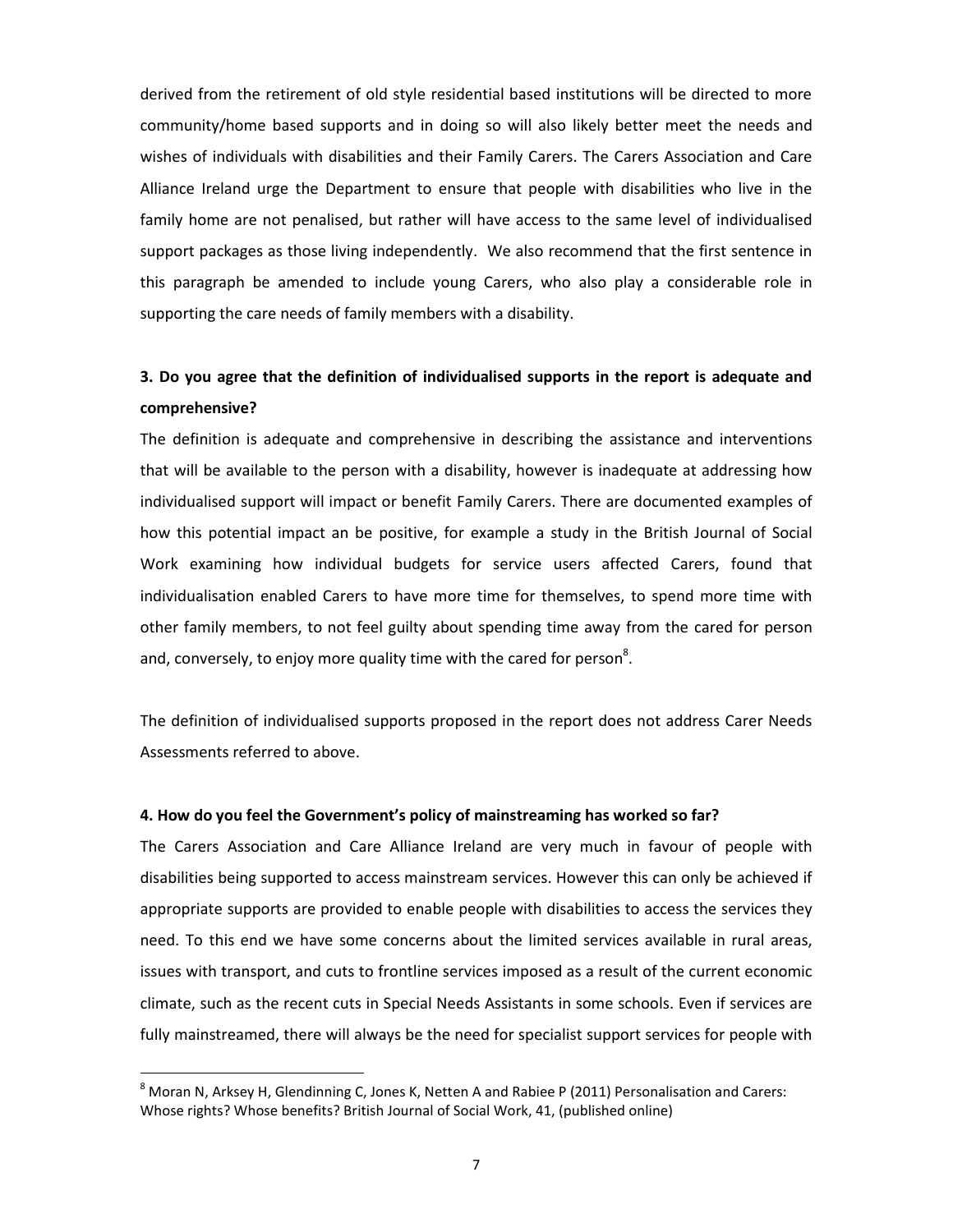disabilities. Mainstreaming disability services cannot be seen as an opportunity to withdraw such specialist services.

**5. Do you think a move to individualised supports will further the mainstreaming of services?** Moving towards individualised supports and having the '*money follow the person'* will give people with disabilities and their families more say in what supports they receive and how they are provided. Ultimately it will offer people with disabilities access to universal services and allow them to integrate their care in a way that has not been possible to date. Retaining the individualised approach while facing a period of unprecedented budget cuts will be a key challenge for Government, who must balance the temptation for short term spending cuts against the long term savings that individualisation can potentially deliver, including prevention, early intervention and the integration of care services.

## **6. Do you agree that people with disabilities should have the choice to select different services from different service providers and at a time of their choosing?**

People with disabilities should absolutely be able to choose which services they want and from which service provider they wish to purchase them, where they have the capacity to do so. The Carers Association and Care Alliance Ireland believe that people with a disability and their Carers want greater choice and control in their lives, not least of all because of the sense of normally, self-esteem and pride that this will give them. However, we recognise that the growing independence of those with disabilities will need support. For example for those who choose to move out of the family home and live independently. We must recognize that for many people with a disability independence and choice is only available 'to a point'. Thereafter they will continue to rely on the support and care of family members. For example, when travelling on public transport, grocery shopping or cooking meals. The reality is that many people with a disability will continue to need support if they are to be able to access services. At present much of this support is provided by families and Carers. However, the introduction of individualised budget will give them the opportunity to employ people to provide this support. In fact in France, under the law of February  $11<sup>th</sup>$  2005 people with disabilities can employ family members to provide such support, giving the Family Carer an income and access to employment rights $^9$ .

 $^9$  Law 2005-102 of February 11, 2005, on Promoting Equal Rights and Opportunities, Participation, and Citizenship for Disabled Persons.